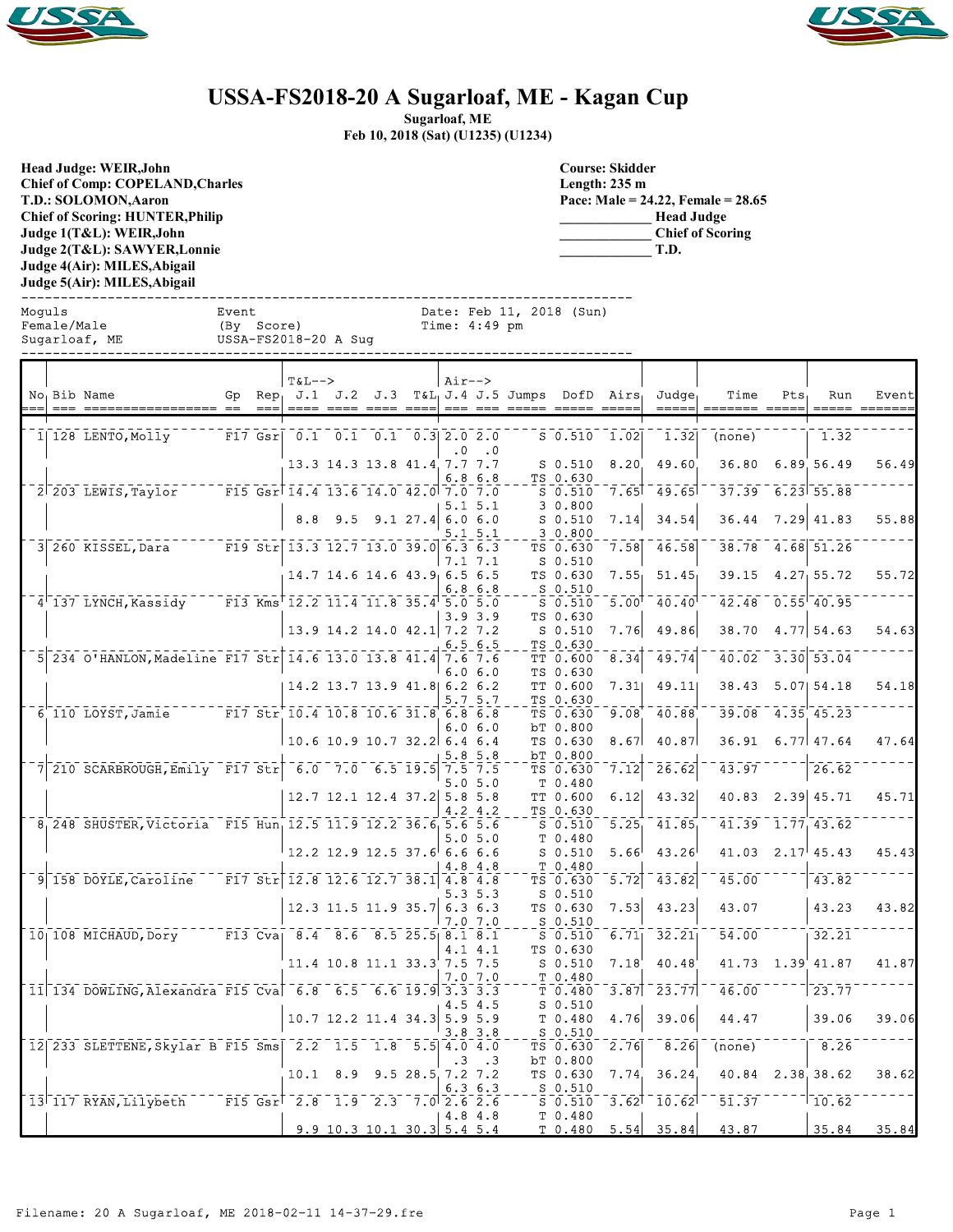Moguls Event Date: Feb 11, 2018 (Sun) Female/Male (By Score) Time: 4:49 pm Sugarloaf, ME USSA-FS2018-20 A Sug

|  |                                                              |                       |               | $T&L-->$                                                                                                                                                   |     |                                                |                    | $Air-->$  |                       |                                                                                                                                                                                                                                                                                                                                                                                                                                                  |                                                  |                                                                   |                                      |                                                    |     |                                                                  |       |
|--|--------------------------------------------------------------|-----------------------|---------------|------------------------------------------------------------------------------------------------------------------------------------------------------------|-----|------------------------------------------------|--------------------|-----------|-----------------------|--------------------------------------------------------------------------------------------------------------------------------------------------------------------------------------------------------------------------------------------------------------------------------------------------------------------------------------------------------------------------------------------------------------------------------------------------|--------------------------------------------------|-------------------------------------------------------------------|--------------------------------------|----------------------------------------------------|-----|------------------------------------------------------------------|-------|
|  | No Bib Name                                                  | Gp                    | Rep<br>$== =$ | J.1<br>$= = = =$                                                                                                                                           |     | J.2 J.3<br>---- ---- --- ---                   |                    |           |                       | T&L J.4 J.5 Jumps DofD<br>$\begin{tabular}{lllll} \bf \textcolor{red}{\color{black}} & \bf \textcolor{red}{\color{black}} & \bf \textcolor{red}{\color{black}} & \bf \textcolor{red}{\color{black}} & \bf \textcolor{red}{\color{black}} & \bf \textcolor{red}{\color{black}} & \bf \textcolor{red}{\color{black}} & \bf \textcolor{red}{\color{black}} & \bf \textcolor{red}{\color{black}} & \bf \textcolor{red}{\color{black}} \end{tabular}$ |                                                  | Airs<br>$\qquad \qquad \doteq \qquad \qquad \doteq \qquad \qquad$ | Judgel<br>$== == =$                  | Time<br>$=$ ====== =====.                          | Pts | Run<br>$\qquad \qquad \doteq \qquad \qquad \doteq \qquad \qquad$ | Event |
|  | 14 236 LEWIS, Allison                                        | $F19$ Str             |               | 8.8                                                                                                                                                        |     | $8.3 \quad 8.5 \quad 25.6 \quad 3.9 \quad 3.9$ |                    |           | $5.8\ 5.8$            |                                                                                                                                                                                                                                                                                                                                                                                                                                                  | $S_0.510$<br>TS 0.630                            | 5.56                                                              | 31.16                                | 47.82                                              |     | 31.16                                                            |       |
|  |                                                              |                       |               | 7.0                                                                                                                                                        | 9.0 |                                                | 8.024.03.03.0      |           | $6.1\,6.1$            |                                                                                                                                                                                                                                                                                                                                                                                                                                                  | $S_0.510$<br>TS 0.630                            | 4.49                                                              | 28.49                                | 48.20                                              |     | 28.49                                                            | 31.16 |
|  | 15 141 FUNK, Hailey FIT Str                                  |                       |               |                                                                                                                                                            |     | $8.1$ $8.0$ $8.0$ $24.1$ $3.6$ $3.6$           |                    |           | $5.1\,5.1$            |                                                                                                                                                                                                                                                                                                                                                                                                                                                  | $S_0.510$<br>$S_0.510$                           | 3.92                                                              | 28.02                                | 50.60                                              |     | 28.02                                                            |       |
|  |                                                              |                       |               | 3.9                                                                                                                                                        | 3.8 |                                                | $3.8$ 11.5 4.1 4.1 |           | 4.1 4.1               |                                                                                                                                                                                                                                                                                                                                                                                                                                                  | D 0.510<br>D 0.510                               | 3.62 <sub>1</sub>                                                 | 15.12                                | 51.31                                              |     | 15.12                                                            | 28.02 |
|  | $16$ 220 COHEN, Jessica F17 Kms 0.1 0.1 0.1 0.3 3.0 3.0      |                       |               |                                                                                                                                                            |     |                                                |                    |           | 3.03.0                |                                                                                                                                                                                                                                                                                                                                                                                                                                                  | $S_0.510$<br>T 0.480                             | 1.44                                                              | 1.74                                 | 58.01                                              |     | 1.74                                                             |       |
|  |                                                              |                       |               |                                                                                                                                                            |     |                                                |                    | . 0       | $\cdot$ 0             |                                                                                                                                                                                                                                                                                                                                                                                                                                                  |                                                  |                                                                   |                                      |                                                    |     |                                                                  |       |
|  |                                                              |                       |               |                                                                                                                                                            |     | 4.8 $5.4$ 5.1 15.3 5.9 5.9                     |                    |           | $.0 \quad .0$         |                                                                                                                                                                                                                                                                                                                                                                                                                                                  | TS 0.630                                         | 3.71                                                              | 19.01                                | 49.69                                              |     | 19.01                                                            | 19.01 |
|  | $1^{\dagger}$ 225 SHAMBELAN, C.J.                            | $M19$ ?               |               |                                                                                                                                                            |     | $9.4$ $9.6$ $9.5$ $28.5$ $9.3$ $9.3$           |                    |           |                       |                                                                                                                                                                                                                                                                                                                                                                                                                                                  | bT 0.700                                         |                                                                   | $8.10^{1}$ 36.60                     | 40.50                                              |     | 36.60                                                            |       |
|  |                                                              |                       |               |                                                                                                                                                            |     | 16.1 17.4 16.7 50.2 8.1 8.1                    |                    |           | 1.7 1.7               |                                                                                                                                                                                                                                                                                                                                                                                                                                                  | 3oGB 0.940<br>bT 0.700                           | 7.31                                                              | 57.51                                |                                                    |     | 26.40 13.11 70.62                                                | 70.62 |
|  | $\bar{2}$ $\bar{1}12$ GRAMMAS, Elijah                        | $ \overline{M17}$ Gsr |               |                                                                                                                                                            |     | $\overline{9.8}$ 10.7 10.2 30.7 7.0 7.0        |                    |           | 4.04.0                |                                                                                                                                                                                                                                                                                                                                                                                                                                                  | K 0.410<br>TS 0.530                              | 8.60                                                              | 39.30                                |                                                    |     | 28.59 10.22 49.52                                                |       |
|  |                                                              |                       |               |                                                                                                                                                            |     | 16.6 16.3 16.4 49.3 8.0 8.0                    |                    |           | 6.76.7                |                                                                                                                                                                                                                                                                                                                                                                                                                                                  | bPp 0.730<br>TS 0.530                            | 8.47                                                              | 57.771                               |                                                    |     | 28.40 10.47 68.24                                                | 68.24 |
|  | 3 227 GRAMMAS, Caleb                                         |                       |               | M15 Gsr 7.0 9.2 8.1 24.3 7.4 7.4                                                                                                                           |     |                                                |                    |           | $5.8\ 5.8$            |                                                                                                                                                                                                                                                                                                                                                                                                                                                  | bPp 0.730<br>TS 0.530                            | 4.06                                                              | 28.36                                | 45.83                                              |     | 28.36                                                            |       |
|  |                                                              |                       |               |                                                                                                                                                            |     | 14.4 15.4 14.9 44.7 7.1 7.1                    |                    | $\cdot$ 2 | . 2                   |                                                                                                                                                                                                                                                                                                                                                                                                                                                  | bPp 0.730<br>TS 0.530                            | 8.36                                                              | 53.06                                | 30.67                                              |     | $7.47 \mid 60.53$                                                | 60.53 |
|  | 4 219 BOLESKY, Blake                                         |                       |               | $\overline{100}$ $\overline{17}$ $\overline{51}$ $\overline{15.0}$ $\overline{13.9}$ $\overline{14.4}$ $\overline{43.3}$ $\overline{7.0}$ $\overline{7.0}$ |     |                                                |                    |           | $9.2$ $9.2$           |                                                                                                                                                                                                                                                                                                                                                                                                                                                  | TT 0.500<br>TS 0.530                             | 8.30                                                              | 51.60                                | 32.05                                              |     | $5.65$ $57.25$                                                   |       |
|  |                                                              |                       |               |                                                                                                                                                            |     | 14.4 14.3 14.3 43.0 7.1 7.1                    |                    |           | 6.36.3                |                                                                                                                                                                                                                                                                                                                                                                                                                                                  | bPp 0.730<br>bL 0.720                            | 8.17                                                              | 51.17                                | 29.57                                              |     | 8.93  60.10                                                      | 60.10 |
|  | 5 124 PETRONE, Jack                                          |                       |               | M13 Kms, 15.2 15.7 15.4 46.3, 6.4 6.4                                                                                                                      |     |                                                |                    |           | 4.24.2                |                                                                                                                                                                                                                                                                                                                                                                                                                                                  | bPp 0.730<br>3 0.700                             | 8.98                                                              | $\overline{55.28}$                   | 32.91                                              |     | $-4.51, 59.79$                                                   |       |
|  |                                                              |                       |               |                                                                                                                                                            |     | 13.4 14.8 14.1 42.3 6.8 6.8                    |                    |           | 8.5 8.5               |                                                                                                                                                                                                                                                                                                                                                                                                                                                  | TS 0.530<br>3 0.700                              | 8.09 <sup>1</sup>                                                 | 50.39                                | 32.31                                              |     | $5.31$ <sup><math>1</math></sup> 55.70                           | 59.79 |
|  | 6 206 NORTH, Curtis M17 Kms 13.0 13.5 13.2 39.7 7.5 7.5      |                       |               |                                                                                                                                                            |     |                                                |                    |           | 6.36.3                |                                                                                                                                                                                                                                                                                                                                                                                                                                                  | TS 0.530                                         |                                                                   |                                      | 31.00                                              |     | $7.04$ 56.69                                                     |       |
|  |                                                              |                       |               |                                                                                                                                                            |     |                                                |                    |           | 6.4 6.4               |                                                                                                                                                                                                                                                                                                                                                                                                                                                  | $3p \t0.730$<br>3 0.700                          | 9.95                                                              | 49.65                                |                                                    |     |                                                                  |       |
|  |                                                              |                       |               | 2.0                                                                                                                                                        |     | $2.0$ $2.0$ $6.0$ $5.2$ $5.2$                  |                    |           | 1.7 1.7               |                                                                                                                                                                                                                                                                                                                                                                                                                                                  | 3p 0.730<br><b>TTT 0.610</b>                     | 4.82                                                              | 10.82                                | (none)                                             |     | 10.82                                                            | 56.69 |
|  | $71$ 209 CAPLAN, Nathan                                      |                       |               | M17 Sms: 7.5 7.1 7.3 21.9 3.0 3.0                                                                                                                          |     |                                                |                    |           | 4.44.4                |                                                                                                                                                                                                                                                                                                                                                                                                                                                  | bT 0.700<br>DD 0.560                             | 4.56                                                              | 26.46                                |                                                    |     | $33.82$ $3.31$ 29.77                                             |       |
|  |                                                              |                       |               |                                                                                                                                                            |     | 12.6 11.8 12.2 36.6 8.4 8.4                    |                    | 0         | $\cdot$ .0            |                                                                                                                                                                                                                                                                                                                                                                                                                                                  | bT 0.700                                         | 5.88                                                              | 42.48                                |                                                    |     | 25.85 13.84 56.32                                                | 56.32 |
|  | 8 111 SERELS, Spencer                                        |                       |               | M19 Sms 10.0 11.2 10.6 31.8 5.7 5.7                                                                                                                        |     |                                                |                    |           | $5.2\;5.2$            |                                                                                                                                                                                                                                                                                                                                                                                                                                                  | TS 0.530<br>bT 0.700                             | 6.66                                                              | $-38.46$                             | 33.11                                              |     | $-4.25$ $42.71$                                                  |       |
|  |                                                              |                       |               |                                                                                                                                                            |     | 13.2 13.9 13.5 40.6 6.8 6.8                    |                    |           | 5.1 5.1               |                                                                                                                                                                                                                                                                                                                                                                                                                                                  | TS 0.530<br>bT 0.700                             | 7.17                                                              | 47.77                                |                                                    |     | $30.20$ 8.09 55.86                                               | 55.86 |
|  | 9 232 O'HANLON, Patrick M15 Str 2.9 3.2 3.0 9.1 5.1 5.1      |                       |               |                                                                                                                                                            |     |                                                |                    |           | $\cdot$ .2 $\cdot$ .2 |                                                                                                                                                                                                                                                                                                                                                                                                                                                  | bL 0.720<br>bPp 0.730                            |                                                                   | $\overline{3.81}$ $\overline{12.91}$ | 49.57                                              |     | 12.91                                                            |       |
|  |                                                              |                       |               |                                                                                                                                                            |     | 14.0 13.4 13.7 41.1 5.1 5.1                    |                    |           | 5.05.0                |                                                                                                                                                                                                                                                                                                                                                                                                                                                  | bT 0.700<br>$-125 - 0.530$                       |                                                                   | 6.22, 47.32                          |                                                    |     | 29.90 8.49 55.81                                                 | 55.81 |
|  | 10 133 LAMLEIN, Raymond M15 Kms 13.7 13.0 13.3 40.0 6.4 6.4  |                       |               |                                                                                                                                                            |     |                                                |                    |           | $6.2\;6.2$            |                                                                                                                                                                                                                                                                                                                                                                                                                                                  | XS 0.560                                         |                                                                   |                                      | $-3.0.700$ $7.95$ $-47.95$ $-31.07$ $6.94$ $54.89$ |     |                                                                  |       |
|  |                                                              |                       |               |                                                                                                                                                            |     | $0.1$ 0.1 0.1 0.3 6.8 6.8                      |                    |           | 3.9 3.9               |                                                                                                                                                                                                                                                                                                                                                                                                                                                  | 3 0.700<br>K 0.410                               | 6.35                                                              | 6.65                                 | 38.48                                              |     | 6.65                                                             | 54.89 |
|  | 11 115 RYAN, Aidan M17 Gsr 2.2 3.3 2.7 8.2 6.1 6.1           |                       |               |                                                                                                                                                            |     |                                                |                    | $\cdot$ 0 | $\cdot$ .0            |                                                                                                                                                                                                                                                                                                                                                                                                                                                  | bPp 0.730                                        | 4.45                                                              | 12.65                                | $(none)^{-1}$                                      |     | 12.65                                                            |       |
|  |                                                              |                       |               | 12.9 12.8 12.8 38.5 5.8 5.8                                                                                                                                |     |                                                |                    |           | $6.4\;6.4$            |                                                                                                                                                                                                                                                                                                                                                                                                                                                  | bPp 0.730<br>$\_$ TT $\_0$ .500                  | 7.43 <sub>1</sub>                                                 |                                      | $45.93$ $32.93$ $4.49$ $50.42$                     |     |                                                                  | 50.42 |
|  | $12^{-1}$ 143 EGAN, Jack M13 Cva 5.5 5.9 5.7 17.1 5.8 5.8    |                       |               |                                                                                                                                                            |     |                                                |                    |           |                       |                                                                                                                                                                                                                                                                                                                                                                                                                                                  |                                                  |                                                                   |                                      | TS $0.530 - 4.96 - 22.06 - 46.54 - 22.06$          |     |                                                                  |       |
|  |                                                              |                       |               | $13.5$ 13.9 13.7 41.1 6.6 6.6                                                                                                                              |     |                                                |                    |           | 2.7 2.7               |                                                                                                                                                                                                                                                                                                                                                                                                                                                  | 3 0.700<br>TS 0.530                              | 7.76                                                              |                                      | $48.86$ $41.22$                                    |     | 48.86                                                            | 48.86 |
|  | 13 904 ARNER, Colin 7 7 7 Cva 13.4 13.8 13.6 40.8 6.9 6.9    |                       |               |                                                                                                                                                            |     |                                                |                    |           | $6.1\,6.1$            |                                                                                                                                                                                                                                                                                                                                                                                                                                                  | $- - - \frac{3}{2} - \frac{0.700}{5}$<br>S 0.410 | 5.97                                                              | 46.77                                |                                                    |     | $-35.74 - 0.77$ $-47.54$                                         |       |
|  |                                                              |                       |               |                                                                                                                                                            |     | 2.0 3.9 2.9 8.8 2.1 2.1                        |                    |           | 4.5 4.5               |                                                                                                                                                                                                                                                                                                                                                                                                                                                  | bT 0.700<br>S 0.410                              |                                                                   |                                      | $1.63$ $10.43$ $40.98$                             |     | 10.43                                                            | 47.54 |
|  | 14 130 DOLAN, Lance M15 Cva 12.6 11.8 12.2 36.6 6.8 6.8      |                       |               |                                                                                                                                                            |     |                                                |                    |           | 1.1 1.1               |                                                                                                                                                                                                                                                                                                                                                                                                                                                  | bT 0.700                                         |                                                                   | $TS$ 0.530 6.61 43.21                | $-38.74$                                           |     | $^{-1}$ 43.21                                                    |       |
|  |                                                              |                       |               | $13.4$ 13.4 13.4 40.2 6.0 6.0                                                                                                                              |     |                                                |                    |           | 4.34.3                |                                                                                                                                                                                                                                                                                                                                                                                                                                                  | 3 0.700<br>TS 0.530                              |                                                                   |                                      | 7.03 47.23 37.83                                   |     | 147.23                                                           | 47.23 |
|  | 15 136 ROTHBERG, Michael M15 Kms 12.4 12.5 12.4 37.3 6.0 6.0 |                       |               |                                                                                                                                                            |     |                                                |                    |           | 5.55.5                |                                                                                                                                                                                                                                                                                                                                                                                                                                                  | 3 0.700<br>$-3 - 3 - 700$                        |                                                                   | $6.44$ <sup>-43.74</sup>             | 38.69                                              |     | $\overline{43.74}$                                               |       |
|  |                                                              |                       |               | $12.3$ 13.5 12.9 38.7 6.2 6.2                                                                                                                              |     |                                                |                    |           | 4.0 4.0               |                                                                                                                                                                                                                                                                                                                                                                                                                                                  | XS 0.560                                         |                                                                   |                                      | $3\,0.700$ $7.84$ $46.54$ $36.78$ $46.54$ $46.54$  |     |                                                                  |       |